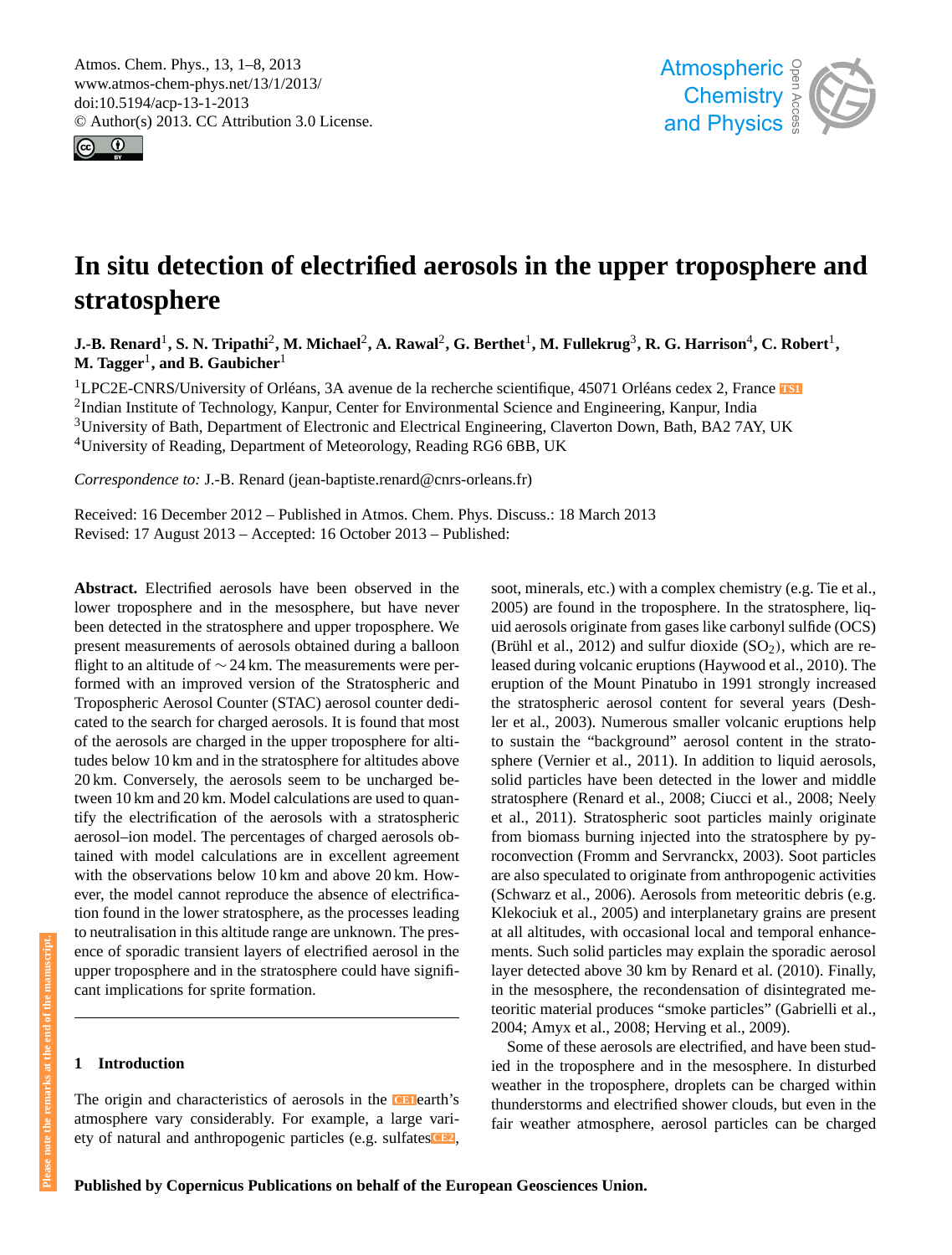from ion diffusion (Gunn, 1954; Keefe et al., 1959; Clement and Harrison, 1991). Accordingly we expect a proportion of aerosol particles to be charged, depending on the local ion concentrations and temperature. Droplet charging at horizontal edges of stratiform clouds is attributed to vertical current flow associated with cosmic ray ionisation (Nicoll and Harrison, 2010). Electric discharges and charges have also been detected in volcanic ash (Gilbert et al., 1991; Harrison et al., 2010) and in Saharan dust layers (Nicoll et al., 2011). These aerosols become electrified under the influence of natural atmospheric electricity. In the mesosphere, smoke and ice particles are part of the plasma in the D-region and carry positive and negative charges (Hoppe et al., 1999**[TS2](#page-8-3)** ; Rapp, 2009).

In contrast with the troposphere and mesosphere, charging of liquid and solid particles in the stratosphere has received little attention. This paper describes the first in situ measurements of electrified aerosols in the stratosphere, which are compared with theoretical model calculations. The implications of these observations are discussed in the context of the global atmospheric electric circuit.

# **2 Measurement technique of uncharged and charged aerosols**

in situ measurements of aerosols have been obtained by use of the optical Stratospheric and Tropospheric Aerosol Counter (STAC) on board a stratospheric balloon payload (Renard et al., 2008). The STAC instrument measures the light scattered by individual particles or droplets as they cross a laser beam at a scattering angle of  $70^\circ \pm 35^\circ$ . The intensity of the scattered light is proportional to aerosol size. (For calibration, latex beads having diameters from  $0.4$  to  $5 \mu m$ were used.) Counting the pulses of scattered light provides aerosol concentration data in 13 size classes chosen in the 0.33 to  $5.5 \mu m$  size range (Fig. 1). The instrument has been optimised for observation of liquid droplets, with an uncertainty in size determination of 3 %. For solid particles, which have non-zero values of the imaginary part of the refractive index because of their absorbing properties, the intensity of the scattered light is less than that for the liquid droplets. This means that the concentration for a given size class can be underestimated, because the concentration of solid aerosols is attributed to lower size classes (Renard et al., 2010).

Samples of atmospheric air are pumped through the instrument continuously at 3 L per minute. Taking into account the pump efficiency and the noise in the optical detector, the counting uncertainty is  $\pm 30$ % for concentrations smaller than  $10^{-3}$  cm<sup>-3</sup>, and falls to  $\pm 10\%$  for concentrations around  $10^{-1}$  cm<sup>-3</sup>, and is reduced further to  $\pm 3$ % for concentrations larger than  $1 \text{ cm}^{-3}$  (Ovarlez and Ovarlez, 1995). The lower limit of concentration is around  $10^{-4}$  cm<sup>-3</sup>, which corresponds to  $\sim 5 \times 10^{-5}$  cm<sup>-3</sup> µm<sup>-1</sup> for the largest particles that can be detected by STAC ( $\sim$  5 µm). However, laboratory comparisons between two copies of the STAC aerosol



<span id="page-1-1"></span>**Fig. 1.** Vertical profiles of the charged and uncharged aerosol concentration, on 12 March 2011 from Kiruna (northern Sweden) during the balloon ascent.

counter using identical aerosol samples have shown differences of  $\pm 10$ % for concentrations higher than  $10^{-2}$  cm<sup>-3</sup>. From these results, we define a measurement precision limited to  $\pm 10$ %. Note that comparisons with the aerosol concentrations measured by the University of Wyoming optical particle counter (Deshler et al., 2003) conducted several years ago have shown consistent results between all instruments (Renard et al., 2002).

STAC was designed to be mechanically insensitive to pressure and temperature changes. No thermal effect on the measurement electronics has been detected during flights but, for the flight reported here, the instruments were operated inside a gondola to protect them from the low atmospheric temperatures, with only their inlets and the electric trap outside.

In its usual form, STAC cannot distinguish charged and uncharged aerosols. Therefore an electric trap was added to remove charged particles, which is mounted between the air inlet and the optical chamber. The electric trap is based on multiple plate-shaped electrodes spaced from each other by 5 mm. By applying a potential of 220 V between two consecutive electrodes, a deflecting electric field of 45 kV m−<sup>1</sup> is generated. Particles are pumped through the electric trap under laminar gas-flow conditions, at a flow speed of  $33$  mm s<sup>-1</sup>. For particle radii from 0.3 µm to a few µm with the bulk densities expected for stratospheric aerosols, the time to reach the maximum speed ( $\sim 1 \text{ mm s}^{-1}$ ) within the electric field is of a few microseconds. The calculations assume that the aerosols levitate in the atmospheric electric field; **[CE3](#page-8-4)** then ∼ 8 electrons are present in a 0.3 µm particle, and ∼ 8000 electrons are present on a 3 µm particle.

<span id="page-1-0"></span>The trap will therefore remove charged aerosols, and only allow the uncharged aerosols emerging to enter the optical detection chamber of the aerosol counter. Even so, some charged aerosols may remain despite the trap, for example under anomalously large stratospheric aerosol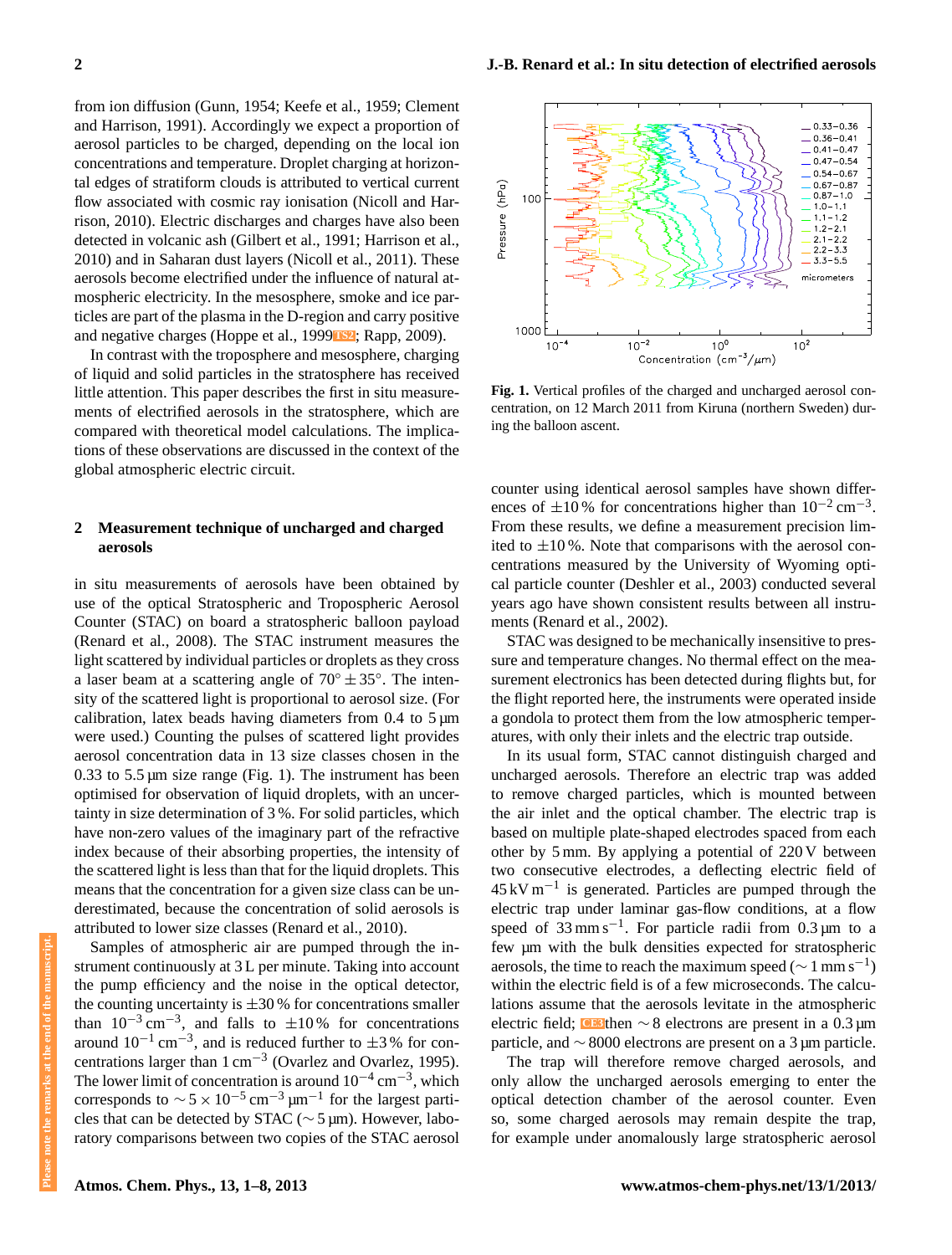## **J.-B. Renard et al.: In situ detection of electrified aerosols 3**

concentrations. Hence the conservative view should be adopted that the measurements only provide a lower limit on the charged particle concentration.

During the experiments, two identical STAC instruments were operated simultaneously on the same balloon gondola: one with the electric trap to measure the concentration of uncharged aerosols, and one without the trap to measure the total aerosol concentration. The concentration of charged particles was calculated by subtracting the counts of the two instruments. This method determines the concentration of charged aerosols – and therefore the proportion of aerosols charged – but not the polarity. Because the two instruments respond symmetrically, the comparison of the relative counts from the two STAC instruments is unaffected by the presence of solid particles.

Laboratory tests were conducted to verify consistency between the two instruments working simultaneously with and without the electric trap. Tests were performed in surface ambient air, with and without the electric trap. For the tests with the electric trap, the ambient measurements were performed with air containing both liquid and solid aerosols, and then with different solid particles (carbon, sand, dust) dispersed into the air. All these aerosols were assumed to be negligibly charged. This is a reasonable assumption in normal ambient air with no abnormal electrical atmospheric activities. For all the surface tests, the two counters give the same concentrations within the uncertainties given above, for the different size classes in the 0.33–5.5 µm size range. These tests confirm that the presence of the electric trap does not bias the measurements for the aerosols assumed to be nonelectrified. Nevertheless, the possibility remains that some electrified particles were present during these tests, and that some electrified particles were not sampled during the flight measurements. Accordingly, we could consider the electrified particle concentrations as lower limits.

## **3 Vertical profiles**

<span id="page-2-0"></span>A stratospheric balloon carrying the two STAC instruments was launched by the French space agency CNES on 12 March 2011, from Kiruna, northern Sweden ( $67°53'$  N,  $21°04'E$ ). The balloon flight lasted from  $20:00$ to 22:05 UT**[CE4](#page-8-5)** . Measurements with the STAC instruments were conducted during the ascent in the 480–28 hPa altitude range and during the slow descent in the 28–130 hPa altitude range with the vertical speed in the range of  $2-5 \text{ m s}^{-1}$ ) STAC sampled the aerosol data once per second. Measurements were integrated over 75 s, which provides a good compromise between removing local fluctuations whilst permitting detection of vertical structures. This timescale corresponds to ∼300 m vertically, depending on the balloon ascent or descent rate.

Figure 1 shows the measurement of uncharged aerosol concentrations during the measurement process as described above. Similar curves were obtained during the descent. The flight was performed during representative conditions of aerosol content, i.e. with the smallest particles' concentrations decreasing with altitude and a maximum concentration around the tropopause (located here around the ∼ 300 hPa level, corresponding to an altitude of ∼ 8 km). The rate of change of the size distribution for aerosols larger than 1  $\mu$ m in comparison with smaller sizes is expected to indicate the presence of solid particles. This approximately constant concentration of large solid particles has been observed previously (Renard et al., 2010).

Measured concentrations are summarised in three size classes:  $0.35-1 \mu m$ ,  $1-3 \mu m$ , and  $3-5 \mu m$ . These class sizes are related to the nature of aerosols and to their evolution with altitude. Liquid aerosols dominate in the sub-micron size range, whereas aerosol larger than 1 µm could be solid particles. The third size class corresponds to aerosols having more or less a constant concentration in the observed stratosphere and troposphere, such as background interplanetary dust. It can be noticed that these very low concentrations are not constant at small vertical scale, thus producing oscillations in the vertical profile.

Figure 2 presents the vertical profiles of concentrations for all aerosols and for uncharged aerosols in the three size classes (left), and the fraction (in %) of charged aerosols (right), taking into account the known uncertainties. It is noted that the measurements during the ascent and the descent are in excellent agreement with the concentrations for both uncharged and charged aerosols, except close to the tropopause where some small discrepancies occur. The smaller two size classes exhibit the same dependence on altitude: most of the aerosols are electrified in the upper troposphere for altitudes up to 10 km (pressure > 200 hPa) and in the middle stratosphere for altitudes down to 20 km (pressure < 50 hPa). The proportion of electrified aerosols reaches 40 % for sub-micron aerosols, and at least of 80 % for the larger aerosols  $(1-3 \mu m)$ . It seems that the charged proportion is greater for the larger particle sizes, as expected from thermodynamic considerations (Keefe et al., 1959). In contrast, the aerosols seem to be poorly charged in the layer between the tropopause and the middle stratosphere (i.e. between  $\sim$  8.5 km and  $\sim$  20 km during this flight). The measurements for aerosols greater than  $3 \mu m$  are difficult to interpret accurately, due to the large error bars at low concentrations, but the continued increase with size does seem to remain.

## <span id="page-2-1"></span>**4 Model**

Model calculations have been used to quantify the electrification of the aerosols with a stratospheric ion–aerosol model in the altitude range of 5–24 km. The ion clusters are produced mainly in the atmosphere by the interaction of galactic cosmic rays with the atmospheric gases, especially in the dense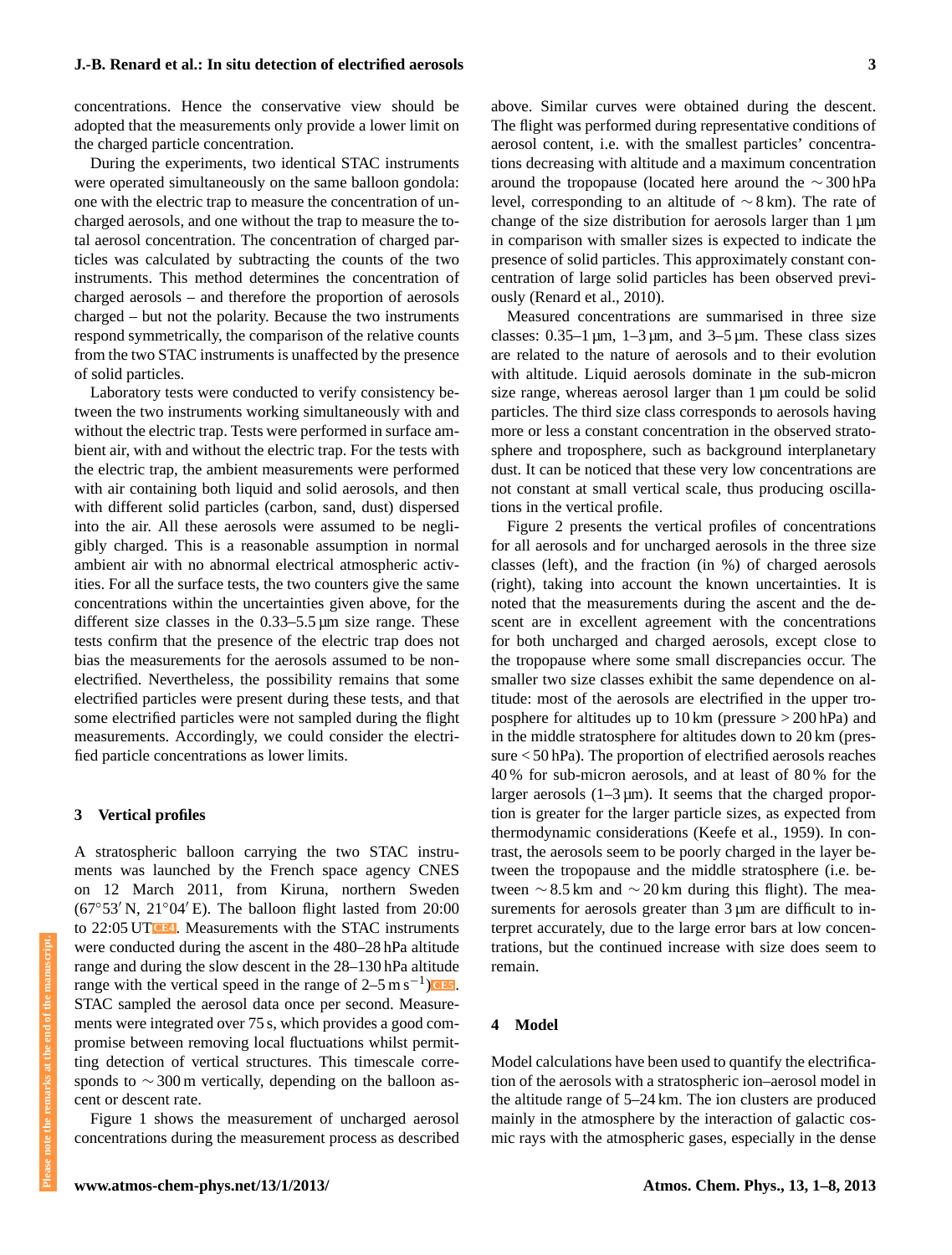

**Fig. 2.** Left: vertical profiles of integrated concentrations for all the aerosols ("total") and for the uncharged aerosols, during the balloon ascent and the descent, for the 3 size classes. Right: percentage of charges aerosols for the 3 size classes during ascent and descent, taking into account the errors bars on concentrations (a sliding smoothing is applied to suppress small length-scale fluctuations).

regions of the planetary atmospheres where the solar extreme ultraviolet radiation is absent (Harrison and Carslaw, 2003). A significant fraction of the cosmic ray energy flux is typically carried by high-energy particles of kinetic energy of at least 1 GeV. The ion production rate by this process peaks at altitudes between 14 and 17 km (Rawal et al., 2013), and the most abundant ion clusters produced by this process are  $SO_4^+$ and  $NH_4^+$ .

This ion pair production rate is calculated using the statistical model of O'Brien (2005) with the major ions considered here being  $SO_4^{2-}$  and  $NH_4^+$ . Electrons are not included in the model as they recombine with positive ions and uncharged molecules very rapidly, and are consequently not available to interact with aerosols. The charging of aerosols is calculated using charge balance equations as described in Michael et al. (2008, 2009) and Tripathi et al. (2008).

$$
\frac{dn^{+}}{dt} = q - \alpha n^{+} n^{-} - \left[ n^{+} \sum_{j=r_1}^{r_{\text{end}}} \sum_{i=-m}^{m} \beta_{ij}^{+} S_{ij} \right].
$$
 (1)

## **4 J.-B. Renard et al.: In situ detection of electrified aerosols**

$$
\frac{dn^{-}}{dt} = q - \alpha n^{+} n^{-} - \left[ n^{-} \sum_{j=r_1}^{r_{\text{end}}} \sum_{i=-m}^{m} \beta_{ij}^{-} S_{ij} \right].
$$
 (2)

In Eqs. (1) and (2),  $n^+$  and  $n^-$  represent positive and negative ion concentrations, respectively,  $q$  is the ion pair production rate,  $\alpha$  is the ion–ion recombination coefficient, S is the aerosol concentration, and  $\beta$  is the ion–aerosol attachment rate. Here the radii of the aerosols vary from size  $r_1$  to  $r_{end}$ , and the maximum number of elementary charges an aerosol can possess is m. The aerosol concentration for any size and charge is calculated by Eq.  $(3)$ , where *i* represents the number of elementary charges on a particle for  $j$  the associated radius bin.

$$
\frac{dS_{ij}}{dt} = \beta_{i-1,j}^{+} S_{i-1,j} n^{+} + \beta_{i+1,j}^{-} S_{i+1,j} n^{-}
$$
  

$$
-\beta_{i,j}^{+} S_{i,j} n^{+} - \beta_{i,j}^{-} S_{i,j} n^{-}.
$$
 (3)

The ion–aerosol attachment coefficients are calculated in different ways depending on the relative size of the particles with the ionic mean free path. The way  $\beta$  is calculated depends on the regimes like diffusion, free molecular and transition. Hoppel and Frick (1986) developed a method to calculate  $β$  in all three different regimes. The major requirements for this calculation are the ionic mobility and mean free path, which are calculated using the expressions from Borucki et al. (1982). Mobility at 5 km is about  $2.5 \times 10^{-4}$  m<sup>2</sup> V<sup>-1</sup> s<sup>-1</sup>.

A polydisperse distribution of aerosols is used in the model and is obtained from the STAC measurements of the total aerosol concentration. The neutral atmospheric properties like temperature and pressure measured during the flight are also used in the model. The charge balance equations are solved by a fourth-order Runge–Kutta numerical method, and the concentrations of positive ions, negative ions, uncharged aerosols and charged aerosols are obtained for the steady state.

Figure 3 presents the initial and final ion concentrations from the simulation. As the initial concentrations of positive and negative ions are the same, only positive ion concentrations are shown in the figure. These ions are removed by the ion–aerosol attachment; it is shown that this ion removal is very small for altitudes less than 8 km. The total electrical conductivity of the atmosphere is a function of the concentration of the ions and their mobilities, and is calculated by Eq. (4):

$$
\sigma = e(n_+K_+ + n_-K_-),\tag{4}
$$

where *e* is the electronic charge,  $n_+$  and  $n_-$  are the number densities and  $K_+$  and  $K_-$  are the mobilities of positive and negative ions respectively. About 5–10 % of the ions are removed by the ion–aerosol interactions, thus decreasing the conductivity of the atmosphere.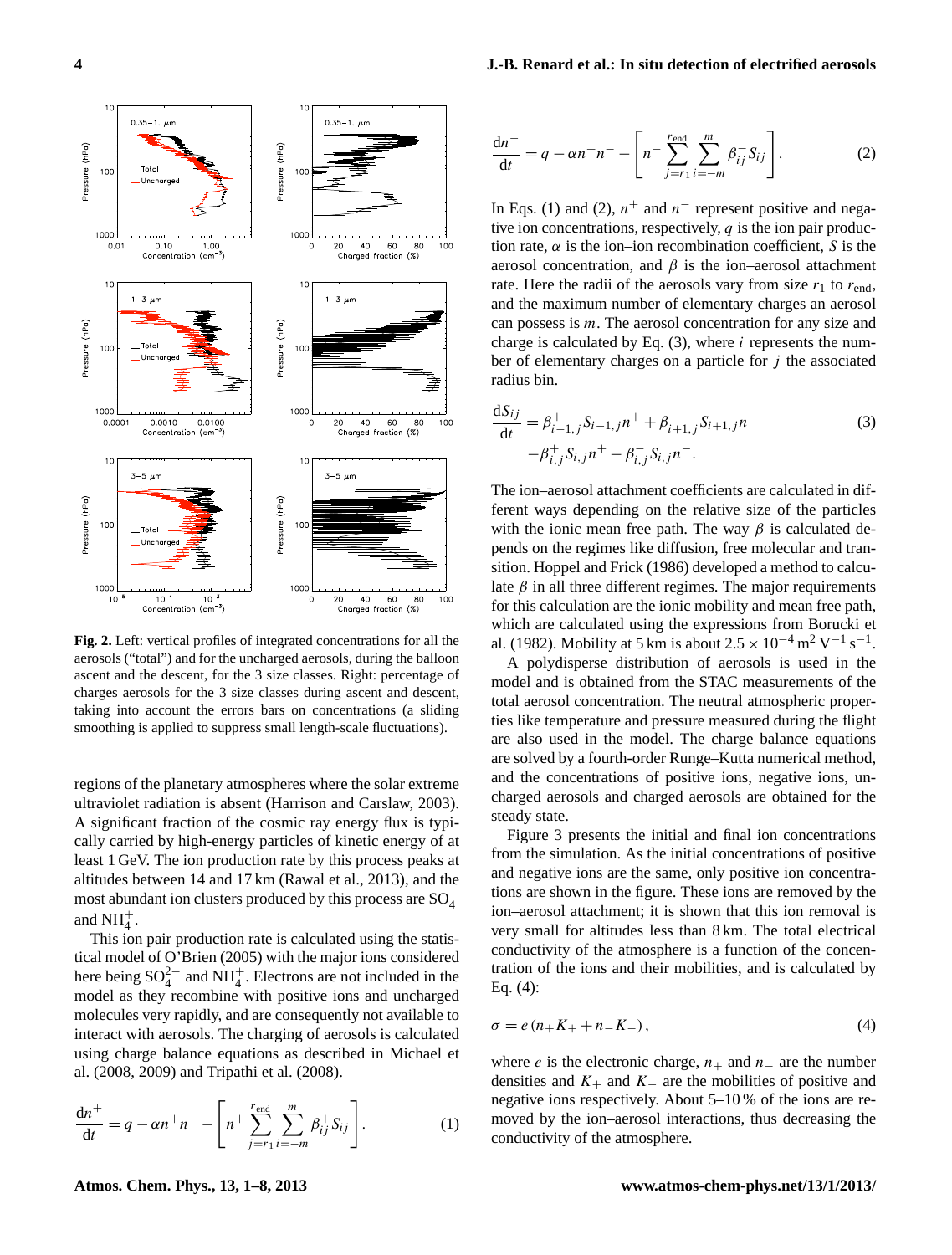

**Fig. 3.** The initial and final ion concentrations from modelling calculations.

Figure 4 shows the simulated probability of charge distribution on particles at 8 km in the atmosphere. The probability is calculated by finding the ratio of the concentration of particles with charge to the total concentration in a specific size range. Particles with radii 0.33–1 µm can carry only a few charges (i.e. only less than 1 % of the particles can carry charges more than  $\pm 4$ ), and about 20 % of the particles remain neutral. Only 11 % of the particles in the size range 1–3.3 µm remain uncharged, and less than 1 % of the particles can carry more than  $\pm 7$  electronic charges. Bigger particles (radius  $> 3.3 \,\mu$ m) show a flatter charge distribution and carry up to  $\pm 10$  electronic charges. The ion–aerosol attachment coefficients increase with the particle size, and therefore larger particles carry more charges compared to the smaller particles (Tripathi et al., 2008; Michael et al., 2008, 2009). Similar results were observed at other altitudes (not shown here).

According to Fig. 5, the concentration of neutral particles shows a good agreement between the model and the observation below 10 km and above 20 km for the particles in the 1–3 µm size range. For sub-micron particles and the largest particles, the model underestimates the uncharged particle concentration, although charged particles are detected below 10 km and above 20 km. In the 10–20 km altitude range, the model and the observations are inconsistent for all sizes; the observations indicate that most of the particles remain neutral while the simulations show a large percentage of charged particles. Hence we could speculate that a process not represented in the model inhibits electrification in this altitude range. Such a process would have to act to remove the ions present, or greatly increase their mobility, slowing the diffusion charging. It might be associated with the vertical transport and mixing of air masses, and, as already mentioned, we cannot totally exclude the possibility of an unknown instrumental artefact.



**Fig. 4.** Probability of charge distribution on aerosols at 8 km from modelling calculations.

#### **5 Discussion and conclusion**

Even though it is currently not possible to determine the exact nature of the aerosols, these novel results strongly establish the need for more detailed measurements and modelling. For example, the electric properties of aerosols could depend on their shape, as liquid droplets have a smaller surface area than fractal-shaped particles like soot. This could explain the differences in the agreement between modelling and measurements for the different sizes of aerosols. It is expected that liquid aerosols are associated with sub-micron sizes, and solid particles are associated with larger sizes. Yet, the aerosol is likely to be much more complex because of the presence of soot particles in the submicron and micron size range, thereby increasing the complexity of future modelling work.

<span id="page-4-0"></span>formation. Sprites are transient streamer discharges in the at-The presence of layers of electrified aerosols in the middle stratosphere could have significant implications for sprite mosphere above thunderclouds (Franz et al., 1990; Sentman et al., 1995). They are caused by impact ionisation resulting from the electromagnetic fields associated with intense positive lightning discharges (e.g. Boccippio et al., 1995; Pasko, 2010). The key parameter to explain sprite initiation is the charge moment change resulting from the lightning continuing current (Cummer and Stanley, 1999; Cummer and Fullekrug, 2001). The threshold for sprite initiation varies by at least a factor of  $\sim$  2 or more, which may be explained by nocturnal mesospheric conductivity variations (Cummer and Lyons, 2005), intra-cloud lightning discharges (Ohkubo et al., 2005), or possibly meteoritic dust (Zabotin and Wright, 2001)**[TS3](#page-8-7)** . In either case, it is commonly believed that positive lightning discharges with continuing current are a necessary but not necessarily sufficient condition to initiate sprites. The possible presence of electrified aerosol layers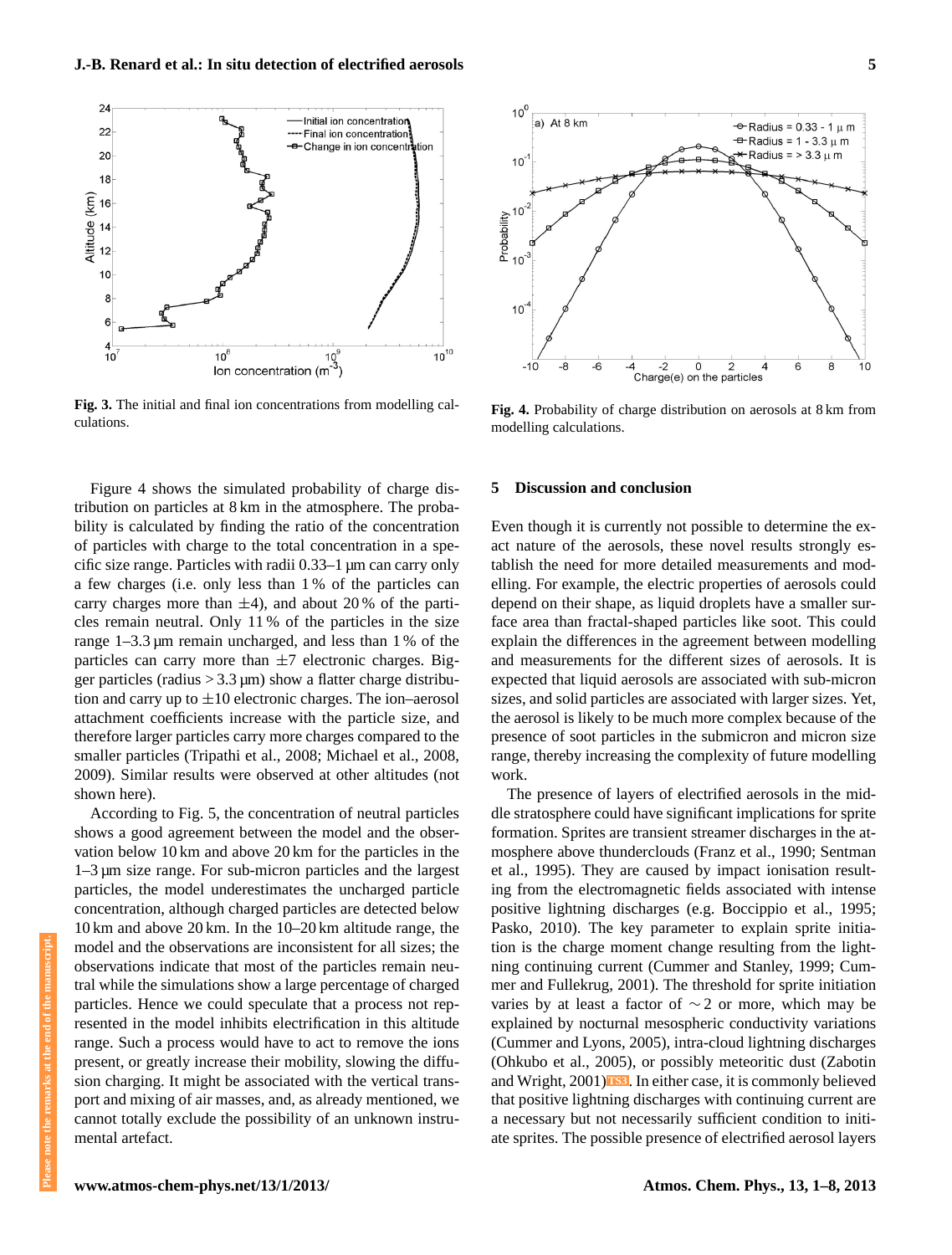

**Fig. 5.** Comparison between ascent measurements (solid lines) and modelling (dashed lines). The 2 measurement curves represent minimum and maximum values taking into account the error bars. The altitude scale is given in km for comparison with the altitude scale in Figs. 1 and 2 given in hPa. The modelling data are constrained by the total concentration of aerosols measured by STAC.

in the middle stratosphere as observed here may result in a significant enhancement of the electric field in the middle stratosphere, which reaches up to the stratopause and beyond into the mesosphere and could thereby assist sprite initiation. This hypothesis clearly warrants testing by flying a balloon above or nearby sprite-producing thunderstorms to measure the electrified aerosol content with aerosol counters equipped to detect charged aerosols.

*Acknowledgements.* The AEROWAVE project is funded by CNES and CNRS/INSU. This work is supported by the Labex Voltaire

## **6 J.-B. Renard et al.: In situ detection of electrified aerosols**

(ANR-10-LABX-100-01) from University of Orleans. The work at the University of Bath is supported by the Natural Environment Research Council (NERC) under grant NE/H024921/1. The modelling work at IIT, Kanpur, is supported by Ministry of Earth Sciences, India. We thank the CNES balloon launching team for the STAC flight and J.-P. Lebreton (LPC2E-CNRS) for helpful comments. Stratospheric aerosol data and other balloon measurements on stratospheric species are available on the ETHER website: <http://ether.ipsl.jussieu.fr/>

Edited by: M. Schulz



<span id="page-5-0"></span>The publication of this article is financed by CNRS-INSU.

#### **References**

- Amyx, K., Sternovsky, Z., Knappmiller, S., Robertson, S., Horanyi, M., and Gumbel **[TS4](#page-8-8)** : In-situ measurement of smoke particles in the wintertime polar mesosphere between 80 and 85 km altitude, J. Atmos. Sol.-Terr. Phy., 70, 61–70, doi[:10.1016/j.jastp.2007.09.013,](http://dx.doi.org/10.1016/j.jastp.2007.09.013) 2008.
- Boccippio, D. J., Williams, E. R., Heckman, S. J., Lyons, W. A., Baker, I., and Boldi, R.: Sprites, ELF Transients and Positive Ground Strokes, Science, 269, 1088–1091, doi[:10.1126/science.269.5227.1088,](http://dx.doi.org/10.1126/science.269.5227.1088) 1995.
- Borucki, W. J., Levin, Z., Whitten, R. C. , Keesee, R. G., , Capone, L. A.,, Toon, O. B., and Dubach, J.: Predicted electrical conductivity between 0 and 80 km in the Venusian atmosphere, Icarus, 51, 302–321, 1982.
- Brühl, C., Lelieveld, J., Crutzen, P. J., and Tost, H.: The role of carbonyl sulphide as a source of stratospheric sulphate aerosol and its impact on climate, Atmos. Chem. Phys., 12, 1239–1253, doi[:10.5194/acp-12-1239-2012,](http://dx.doi.org/10.5194/acp-12-1239-2012) 2012.
- Ciucci, A., Palumbo, P., Brunetto, R., Della Corte,V., De Angelis, S., Rotundi, A., Rietmeijer, F. J. M, Zona, E., Colangeli, L., Esposito, F., Mazzotta Epifani, E., Mennella, V., Inarta, S., Peterzen, S., Masi, S., and Ibba, R.: DUSTER (Dust in Upper Stratosphere Tracking Experiment and Retrieval) preliminary analysis, Mem. S. A. It., 75, 282–287, 2008.
- Clement, C. F. and Harrison, R. G.: Charge distributions on aerosols, Inst. Phys. Conf. Ser., 118, 275–280, 1991.
- Cummer, S. A. and Füllekrug, M.: Unusually intense continuing current in lightning produces delayed mesospheric breakdown, Geophys. Res. Lett., 28, 495–498, 2001.
- Cummer, S. A. and Lyons, W. A.: Implications of lightning charge moment changes for sprite initiation, J. Geophys. Res., 110, A04304, doi[:10.1029/2004JA010812,](http://dx.doi.org/10.1029/2004JA010812) 2005.
- Cummer, S. A. and Stanley, M.: Submillisecond resolution lightning currents and sprite development: Observations and implications, Geophys. Res. Lett., 26, 3205, doi[:10.1029/1999GL003635,](http://dx.doi.org/10.1029/1999GL003635) 1999.
- Deshler, T., Hervig, M. E., Hofmann, D. J., Rosen, J. M., and Liley J. B.: Thirty years of in situ stratospheric aerosol size distribution measurements from Laramie, Wyoming (41◦ N) us-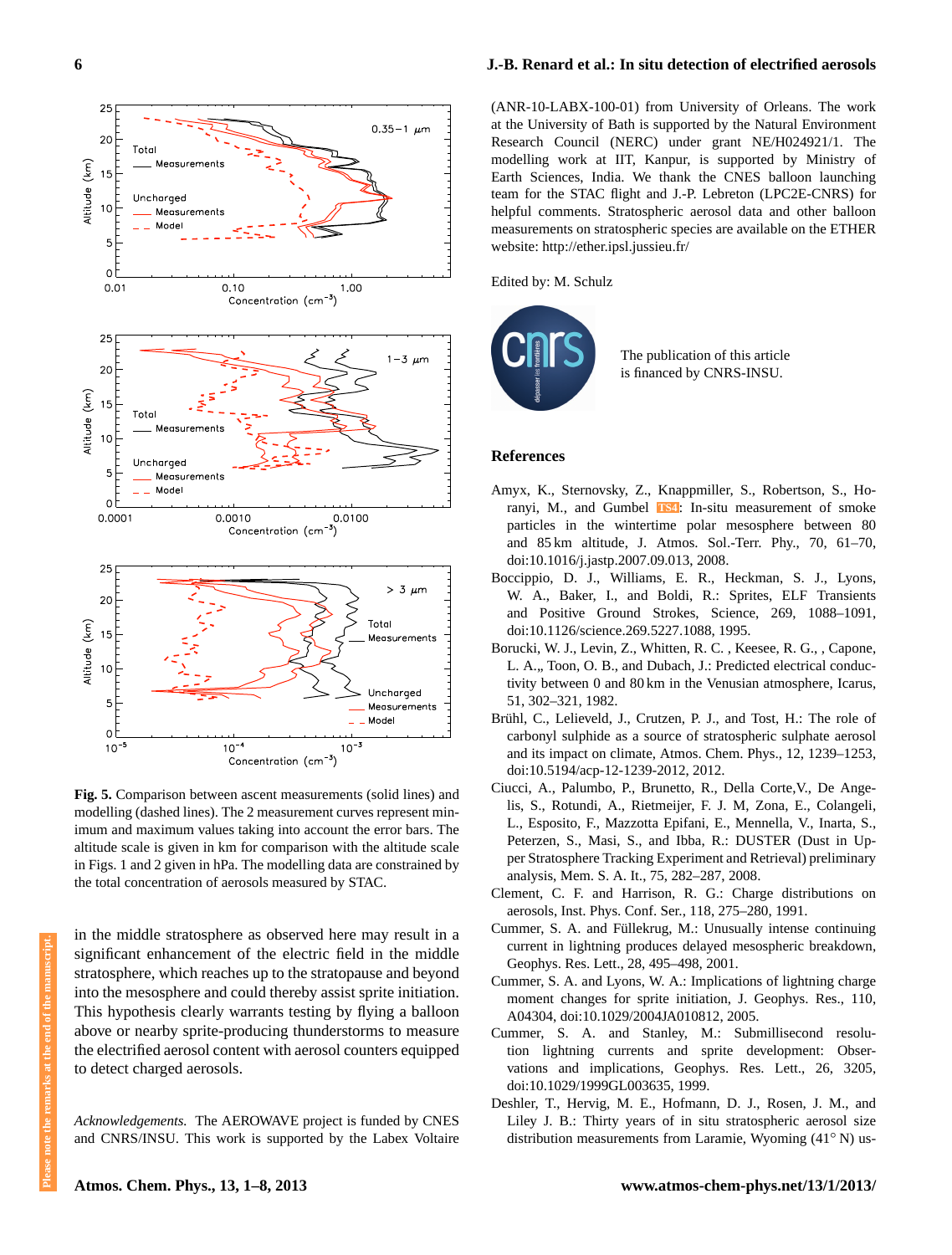## **J.-B. Renard et al.: In situ detection of electrified aerosols 7**

ing balloon-borne instruments, J. Geophys. Res., 108, D54167, doi[:10.1029/2002JD002514,](http://dx.doi.org/10.1029/2002JD002514) 2003.

- Franz, R. C., Nemzek R. J., and Winckler, J. R.: Television Image of a Large upward Electric Discharge above a Thunderstorm System, Science, 249, 48–51, doi[:10.1126/science.249.4964.48,](http://dx.doi.org/10.1126/science.249.4964.48) 1990.
- Fromm, M. and Servranckx, R.: Transport of forest fire smoke above the tropopause by supercell convection, Geophys. Res. Lett., 30, 1542, doi[:10.1029/2002GL016820,](http://dx.doi.org/10.1029/2002GL016820) 2003.
- Gabrielli, P., Barbante, C., Plane, J. M., Varga, A., Hong, S., Cozzi, G., Gaspari, V., Planchon, F. A., Cairns, W., Ferrari, C., Crutzen, P., Cescon, P., and Boutron, C. F.: Meteoric smoke fallout over the Holocene epoch revealed by iridium and platinum in Greenland ice, Nature, 432, 1011–1014, doi[:10.1038/nature03137,](http://dx.doi.org/10.1038/nature03137) 2004.
- Gilbert, J. S., Lane, S. J., Sparks, R. S. J., and Koyaguchi, T.: Charge measurements on particle fallout from a volcanic plume, Nature, 349, 598–600, 1991.
- Gunn, R.: Diffusion charging of atmospheric droplets by ions, and the resulting combination coefficients, J. Meteorol., 11, 339–347, 1954.
- Harrison, R. G. and Carslaw, K. S.: Ion-aerosol-cloud processes in the lower atmosphere, Rev. Geophys., 41, 1012, doi[:10.1029/2002RG000114,](http://dx.doi.org/10.1029/2002RG000114) 2003.
- Harrison, R. G., Nicoll, K. A., Ulanowski, Z., and Mather, T. A.: Self-charging of the Eyjafjallajökull volcanic ash plume, Environ. Res. Lett., 5, 024004, doi[:10.1088/1748-9326/5/2/024004,](http://dx.doi.org/10.1088/1748-9326/5/2/024004) 2010.
- <span id="page-6-0"></span>Haywood, J. M. et al.<sup>TSS</sup>: Observations of the eruption of the Sarychev volcano and simulations using the HadGEM2 climate model, J. Geophys. Res., 115, D21212, doi[:10.1029/2010JD014447,](http://dx.doi.org/10.1029/2010JD014447) 2010.
- Hervig, M. E, Gordley, L. L., Deaver, L. E., Siskind, D. E., Stevens, M. H., Russell III, J. M., Bailey, S. M., Megner, L., and Bardeen, C. G: First Satellite Observations of Meteoritic Smoke in the Middle Atmosphere, Geophys. Res. Lett., 36, L18805, doi[:10.1029/2009GL039737,](http://dx.doi.org/10.1029/2009GL039737) 2009.
- Hoppe, U.-P., Eriksen, T., Thrane, E., Blix, T. A., Fiedler, J., and Lübken, F.-J.: Observations in the polar middle atmosphere by rocket-borne Rayleigh lidar: First results, Earth Planets Space, 51, 815–824, 1999.
- Hoppel, W. A. and Frick, G. M.: Ion-aerosol attachment coefficients and the steady-state charge on aerosols in a bipolar ion environment, Aerosol Sci. Tech., 5, 1–21, 1986.
- Keefe, D., Nolan, P. J., and Rich, T. A.: Charge equilibrium in aerosols according to the Boltzmann law, Proc. Roy. Irish Acad. A, 60, 27–45, 1959.
- Klekociuk, A., Brown, P. G., Pack, D. W., ReVelle, D. O., Edwards, W. N., Spalding, R. E., Tagliaferri, E., Yoo, B. B., and Zagari, J.: Meteoritic dust from the atmospheric disintegration of a large meteoroid, Nature, 436, 1132–1135, doi[:10.1038/nature03881,](http://dx.doi.org/10.1038/nature03881) 2005.
- Michael, M., Triapthi, S. N., and Mishra, S. K.: Dust charging and electrical conductivity in the day and nighttime atmosphere of Mars, J. Geophys. Res., 113, E07010, doi[:10.1029/2007JE003047,](http://dx.doi.org/10.1029/2007JE003047) 2008.
- Michael, M., Tripathi, S. N., Borucki, W. J., and Whitten, R. C.: Highly charged cloud particles in the atmosphere of Venus, J. Geophys. Res., 114, E04008, doi[:10.1029/2008JE003258,](http://dx.doi.org/10.1029/2008JE003258) 2009.
- Neely, R. R., English, J. M., Toon, O. B., Solomon, S., Mills, M., and Thayer, J. P.: Implications of extinction due to meteoritic smoke in the upper stratosphere, Geophys. Res. Lett., 38, L24808, doi[:10.1029/2011GL049865,](http://dx.doi.org/10.1029/2011GL049865) 2011.
- Nicoll, K. A. and Harrison R. G.: Experimental determination of layer cloud edge charging from cosmic ray ionization, Geophys. Res. Lett., 37, L13802, doi[:10.1029/2010GL043605,](http://dx.doi.org/10.1029/2010GL043605) 2010.
- Nicoll, K. A., Harrison, R. G., and Ulanoswki, Z.: Observations of Saharan dust layer electrification, Environ. Res. Lett., 6, 014001, doi[:10.1088/1748-9326/6/1/014001,](http://dx.doi.org/10.1088/1748-9326/6/1/014001) 2011.
- O'Brien, K.: The theory of cosmic-ray and high-energy solar particle transport in the atmosphere, The natural radiation environment VII, edited by: McLaughlin, J. P., Simopoulos, S. E., and Steinhusler, F., Elsevier, Amsterdam, 2005.
- Ohkubo, A., Fukunishi, H., Takahashi, Y., and Adachi, T.: VLF/ELF sferic evidence for in-cloud discharge activity producing sprites, Geophys. Res. Lett., 32, L04812, doi[:10.1029/2004GL021943,](http://dx.doi.org/10.1029/2004GL021943) 2005.
- Ovarlez, J. and Ovarlez, H.: Water vapour and aerosol measurements during SESAME, and the observation of low water vapour content layers, *Polar Stratospheric Ozone*, Proceedings of the Third European Workshop, Air Pollution Rep. 56, edited by: Pyle, J. A., Harris, N. R. P., and Amanatidis, G. T., European Commission, 205–208, 1995.
- Pasko, V. P.: Recent advances in theory of transient luminous events, J. Geophys. Res., 115, A00E35, doi[:10.1029/2009JA014860,](http://dx.doi.org/10.1029/2009JA014860) 2010.
- Rapp, M.: Charging of mesospheric aerosol particles: the role of photodetachment and photoionization from meteoric smoke and ice particles, Ann. Geophys., 27, 2417–2422, doi[:10.5194/angeo-27-2417-2009,](http://dx.doi.org/10.5194/angeo-27-2417-2009) 2009.
- Rawal, A., Tripathi, S. N., Michael, M., Srivastava, A. K., and Harrison, R. G.: Quantifying the importance of galactic cosmic rays in cloud microphysical processes, J. Atmos. Sol.-Terr. Phy., accepted, 2013.**[TS6](#page-8-10)**
- <span id="page-6-1"></span>Renard, J.-B., Berthet, G., Robert, C., Chartier, M., Pirre, M., Brogniez, C., Herman, M., Verwaerde, C., Balois, J.-Y., Ovarlez, J., Ovarlez, H., Crespin, J., and Deshler, T.: Optical and physical properties of stratospheric aerosols from balloon measurements in the visible and near-infrared domain: 2. Comparison of extinction, reflectance, polarization and counting measurements, Appl. Optics, 41, 7540–7549, 2002.
- Renard, J.-B., Brogniez, C., Berthet, G., Bourgeois, Q., Gaubicher, B., Chartier, M., Balois, J.-Y., Verwaerde, C., Auriol, F., Francois, P., Daugeron, D., and Engrand, C.: Vertical distribution of the different types of aerosols in the stratosphere, detection of solid particles and analysis of their spatial variability, J. Geophys. Res., 113, D21303, doi[:10.1029/2008JD010150,](http://dx.doi.org/10.1029/2008JD010150) 2008.
- Renard, J.-B., Berthet, G., Salazar, V., Catoire, V., Tagger, M., Gaubicher, B., and Robert, C.: In situ detection of aerosol layers in the middle stratosphere, Geophys. Res. Lett., 37, L20803, doi[:10.1029/2010GL044307,](http://dx.doi.org/10.1029/2010GL044307) 2010.
- Schwarz, J. P., Gao, R. S., Fahey, D. W., Thomson, D. S., Watts, L. A., Wilson, J. C., Reeves, J. M., Darbeheshti, M., Baumgardner, D. G., Kok, G. L., Chung, S. H., Schulz, M., Hendricks, J., Lauer, A., Kärcher, B., Slowik, J. G., Rosenlof, K. H., Thompson, T. L., Langford, A. O., Loewenstein, M., and Aikin, K. C.: Single-particle measurements of mid-latitude black carbon and light-scattering aerosols from the boundary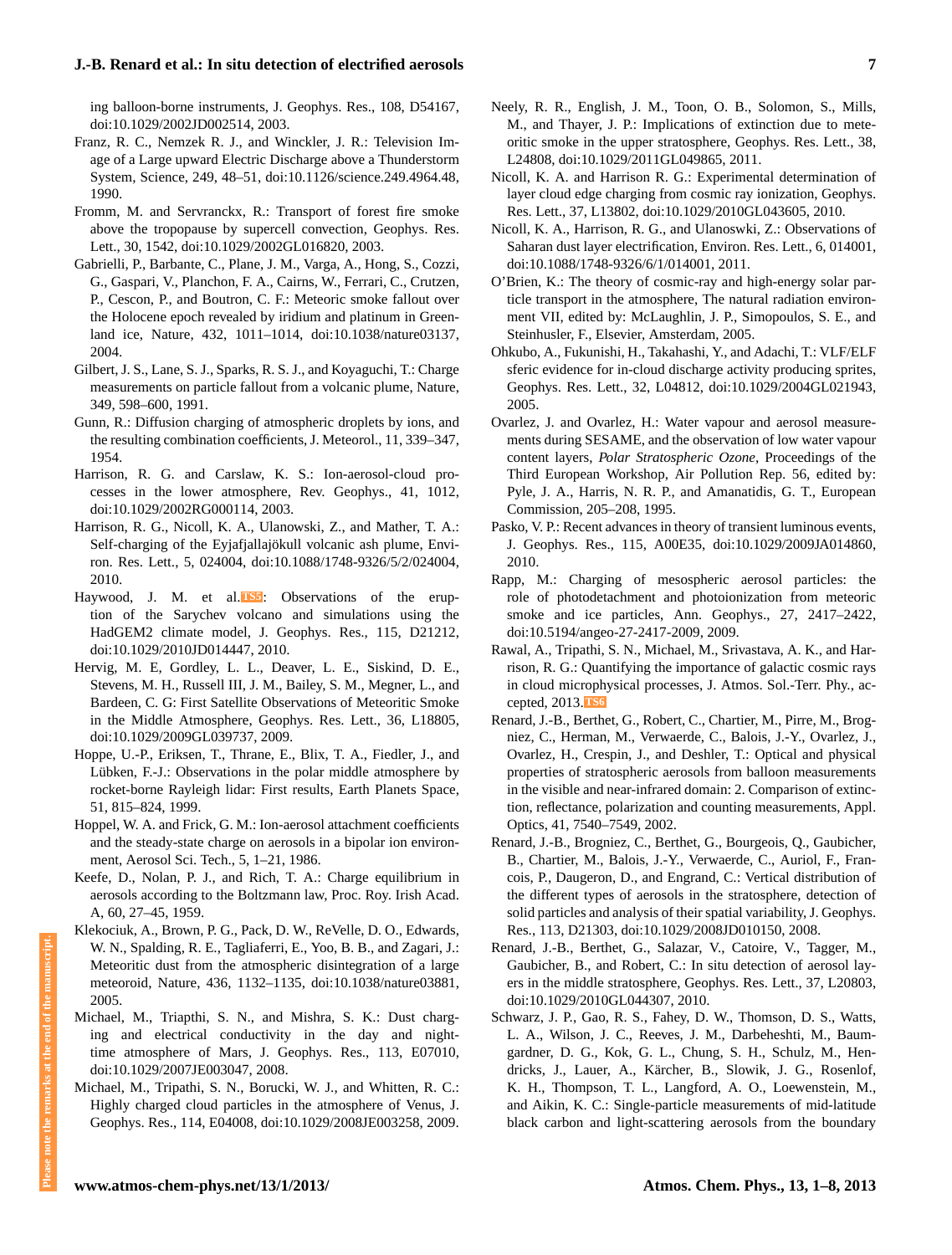### **8 J.-B. Renard et al.: In situ detection of electrified aerosols**

layer to the lower stratosphere, J. Geophys. Res., 111, D16207, doi[:10.1029/2006JD007076,](http://dx.doi.org/10.1029/2006JD007076) 2006.

- Sentman, D. D., Wescott, E. M., Osborne, D. L., Hampton, D. L., and Heavner, M. J.: Preliminary results from the Sprites94 Aircraft Campaign: 1. Red sprites, Geophys. Res. Lett., 22, 1205– 1208, doi[:10.1029/95GL00583,](http://dx.doi.org/10.1029/95GL00583) 1995.
- Tie, X., Madronich, S., Walters, S., Edwards, D. P., Ginoux, P., Mahowald, N., Zhang, R. Y., Lou, C., and Brasseur, G.: Assessment on the global impact of aerosols on tropospheric oxidants, J. Geophys. Res., 110, 16**[TS7](#page-8-11)** , doi[:10.1029/2004JD005359,](http://dx.doi.org/10.1029/2004JD005359) 2005.
- <span id="page-7-0"></span>Tripathi, S. N., Michael, M., and Harrison, R. G.: Profiles of Ion and Aerosol Interactions in Planetary Atmospheres, Space Sci. Rev., 30, 193–211 doi[:10.1007/s11214-008-9367-7,](http://dx.doi.org/10.1007/s11214-008-9367-7) 2008.
- Vernier, J.-P., Thomason, L. W., Pommereau, J.-P., Bourassa, A., Pelon, J., Garnier, A., Hauchecorne, A., Blanot, L., Trepte, C., Degenstein, D., and Vargas, F.: Major influence of tropical volcanic eruptions on the stratosphere aerosol layer during the last decade, Geophys. Res. Lett., 38, L12807, doi[:10.1029/2011GL047563,](http://dx.doi.org/10.1029/2011GL047563) 2011.
- Zabotin, N. A. and Wright, J. W.: Role of meteoric dust in sprite formation, Geophys. Res. Lett., 28, 2593–2596, doi[:10.1029/2000GL012699,](http://dx.doi.org/10.1029/2000GL012699) 2011.